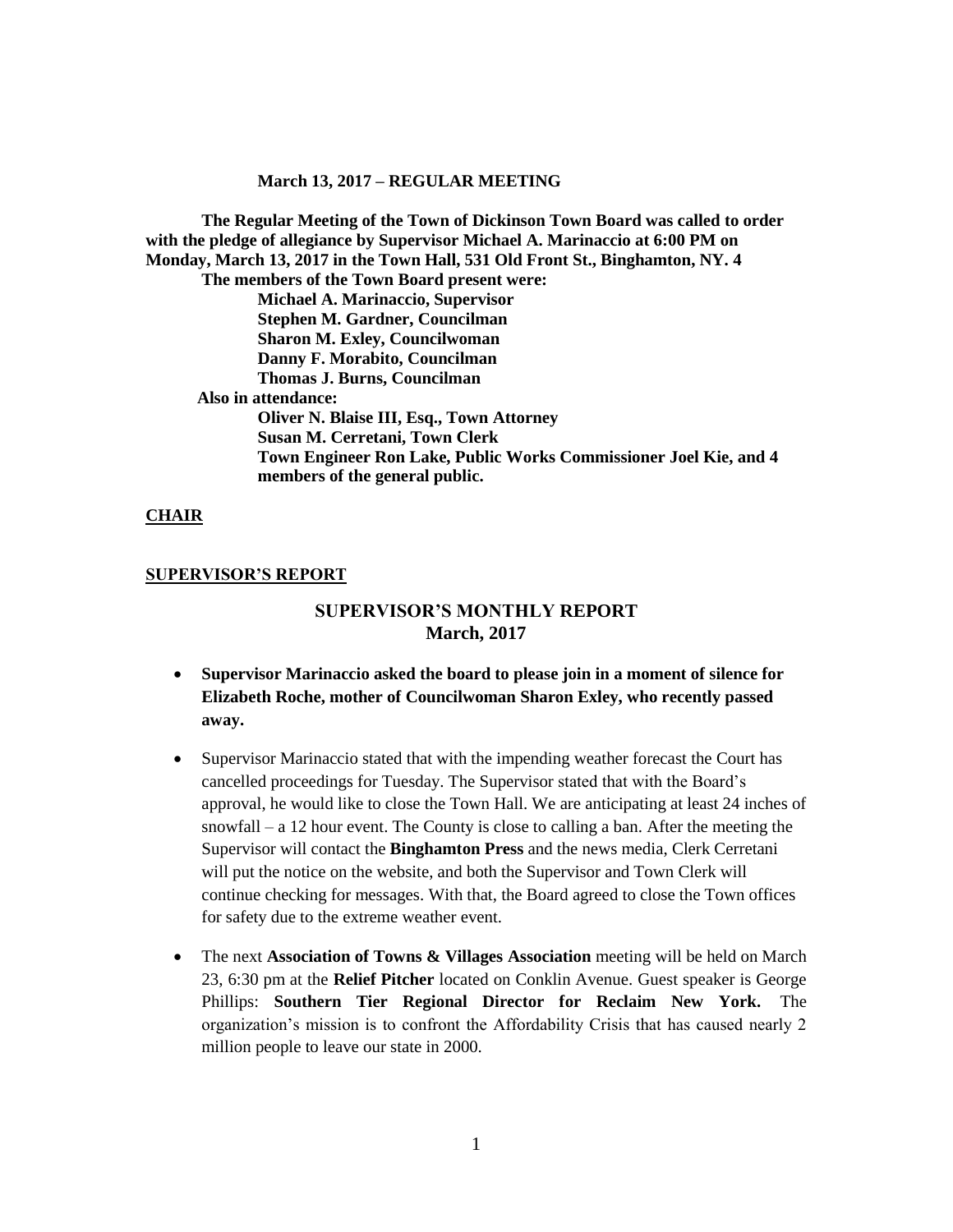### **SUPERVISOR'S REPORT CONTINUED:**

- The Supervisor does not have any updates to share at this time regarding **MEGA.**
- Supervisor Marinaccio attended the 3rd meeting of the **County Shared Services Committee** on March 10. The committee is focusing on big ticket shared services since most of our municipalities are presently involved in various shared services and have been for over 20 years. Some committee members would like to work on dissolution of our villages. Village mayors will be invited to a future committee meeting for further discussion on this very sensitive issue.
- Supervisor Marinaccio is filing a  $2<sup>nd</sup>$  application with the **Land Bank** in the event that the house at 22 Fuller is condemned and demolished. The Supervisor is also working with **Habitat for Humanity** with this property as well as with 231 Bevier St.
- Supervisor Marinaccio received a letter from the **Broome County Health Department** regarding the Water Supply Survey that was performed in our town in November of 2016. No significant deficiencies were noted during the sanitary survey.

### **Code Violations Report:**

- Letter sent to 217 Bevier St. reminding the property owner that his property is zoned residential and that the sale of vehicles and restoration of vehicles, including repair and servicing of vehicles is not permitted on the lot. There have been previous discussions with the property owner regarding this issue.
- Appearance ticket issued to 54 Pulaski for junk vehicles
- 8 Stearns Rd. received a Notice of Violation for garbage and various household furniture on the property.
- Appearance ticket issued to 68 Sowden, property maintenance code violations
- 157 Glenwood, gutter and fascia on garage falling off, garbage in the yard, shopping carts in the yard, unlicensed truck openly stored.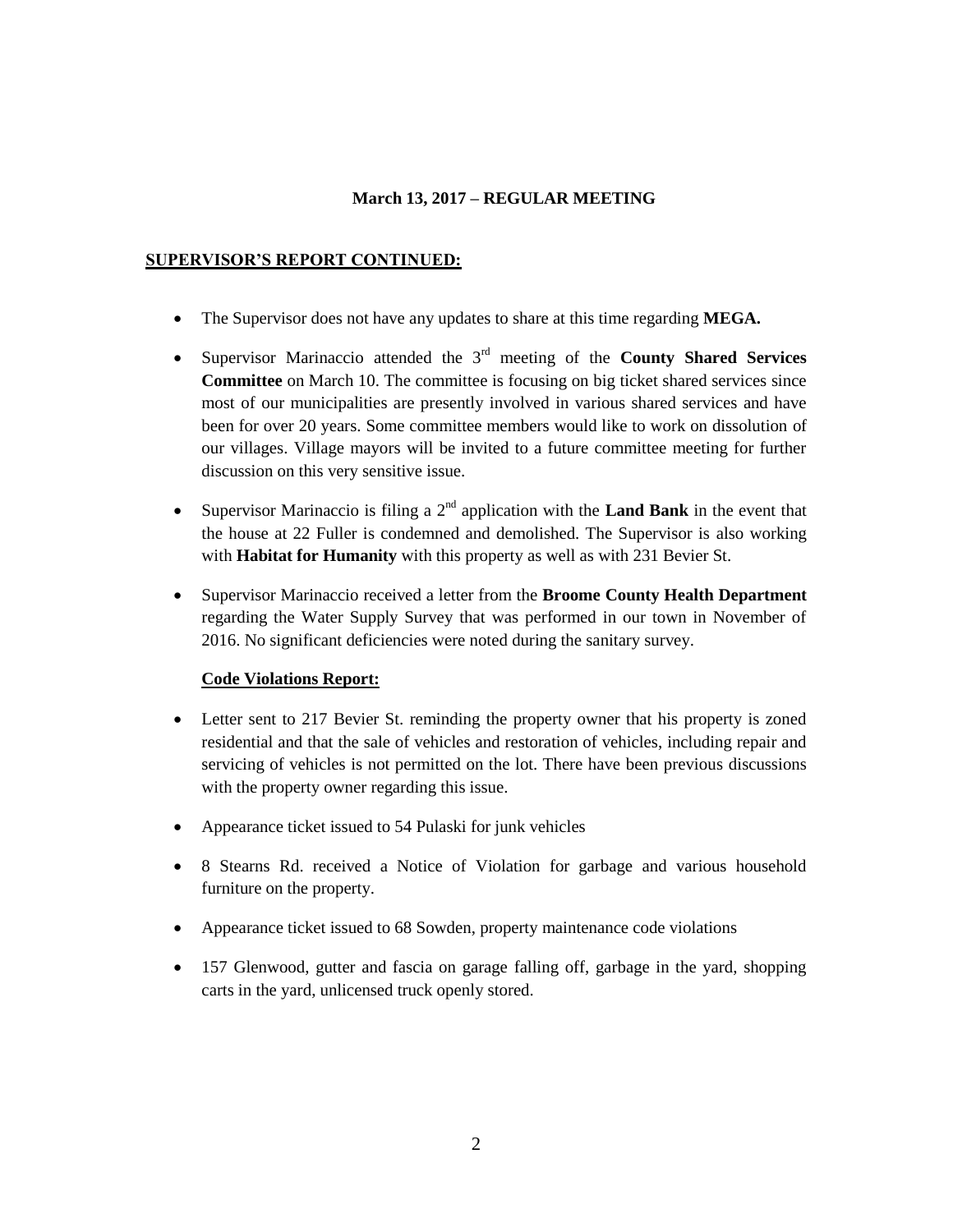### **Dog Control Report:**

Supervisor Marinaccio received the Dog Control Report for February. Stray dog found by a resident and sent to the dog shelter. Dog bite complaint. No charges were made at the request of the victim. A resident called and reported a dead dog on the side of Brandywine Rd. Control officer went to the location and found a dead deer there.

- **NYSEG Warning Letter:** No warnings issued
- Supervisor Marinaccio stated that 9 Forest Hills Blvd. sold for \$28,000.
- Tree planting grant for **Cutler Gardens**

## **PUBLIC COMMENTS**

Supervisor Marinaccio opened the meeting to public comments.

Resident Jim Love commented on the Prospect Mountain construction project and the work that is being performed where the 2011 flash flooding occurred. There is also a staging area near exit 5 for the steel to be used for the bridge construction.

Resident Leonard Gee commented that there has been drug activity in front of 11 N Broad near the school bus stop. Supervisor Marinaccio stated that he will notify the Sheriff's Department.

# **COMMITTEE REPORTS**

### **PUBLIC WORKS**

Councilman Gardner reported that he met with Public Works Commissioner Kie and the Public Works Department is in good shape and all the equipment is in order.

# **FINANCE**

### o **SUPERVISOR'S MONTHLY FINANCIAL REPORT**

Councilman Morabito made a motion to accept the **December, 2016 Supervisor monthly report** seconded by Councilman Burns. All in favor.

o **TOWN CLERK MONTHLY FINANCIAL REPORT** Councilman Morabito made a motion to accept the **February Monthly Financial Report** for the **Town Clerk in the amount of \$1,529.82.** On a motion by Councilman Morabito seconded by Councilwoman Exley. All in favor.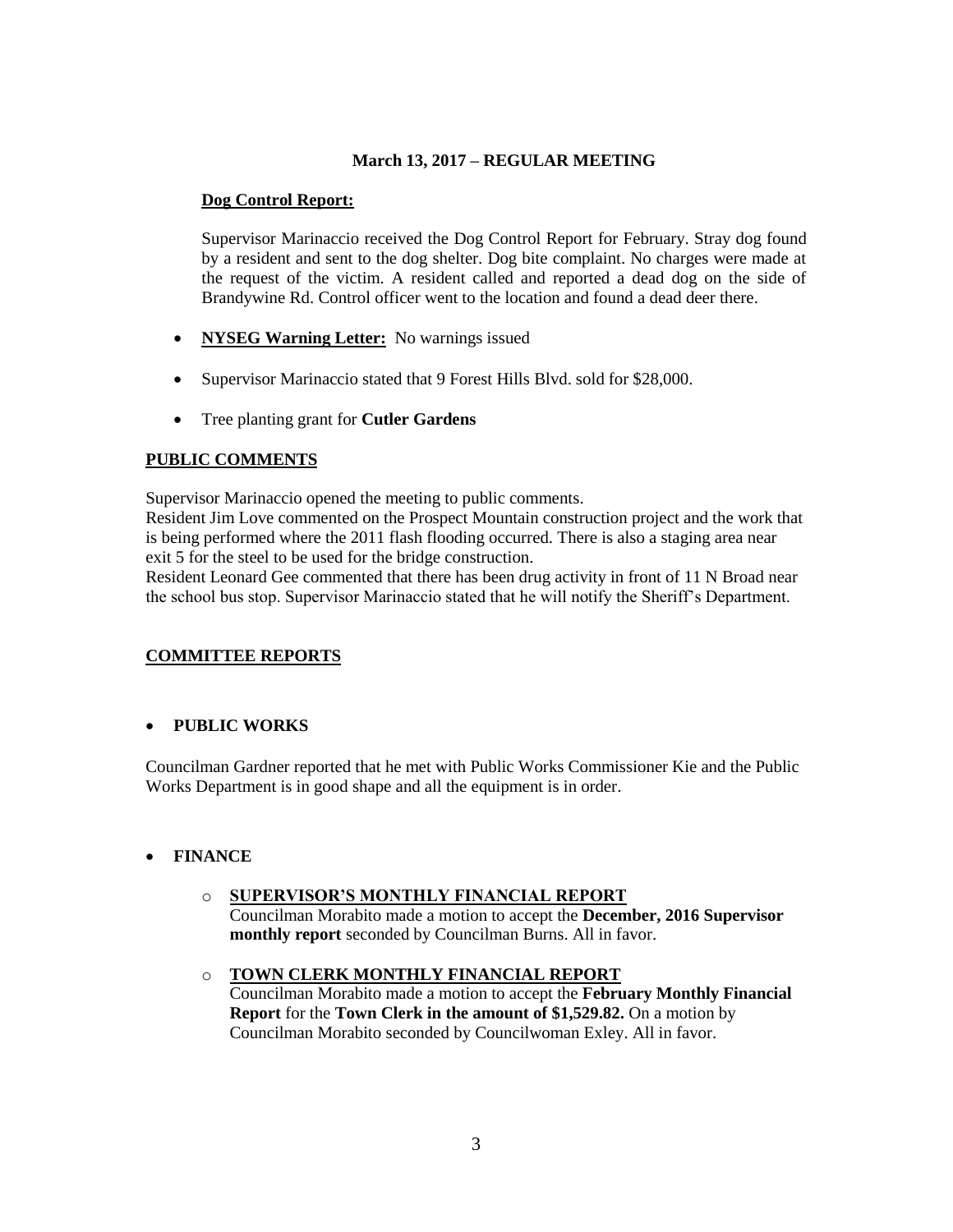| <b>Town Clerk's Report</b>                |            |
|-------------------------------------------|------------|
| January 2017 in the amount of \$1,615.82: |            |
| <b>NYSDOH</b>                             | \$00.00    |
| NYS Ag & Markets spay/Neuter program      | \$86.00    |
| <b>Supervisor Town of Dickinson</b>       | \$1,529.82 |

### o **ABSTRACTS FOR APPROVAL**

On Motion from Councilman Morabito, seconded by Councilman Gardner to approve **abstract # 3**, dated **March 13, 2017** in the amount of **\$146,455.19.** Vote Ayes- 5, Nays-0, Absent-0.

Supervisor Marinaccio voting Aye Councilman Gardner voting Aye Councilwoman Exley voting Aye Councilman Morabito voting Aye Councilman Burns Aye

Unanimously passed and noted as duly adopted.

**Abstract Summary of Audited Vouchers for Funds respectively in the amount(s) of \$146,455.19.**

**Voucher #3 for February 2017 year in the amount of \$:146,455.19.** 

| <b>General Fund</b>          | \$84,984.11 |
|------------------------------|-------------|
| <b>Part Town</b>             | \$3,302.20  |
| <b>Highway</b>               | \$22,755.91 |
| <b>Fire districts</b>        | \$29,146.00 |
| <b>Light Districts</b>       | \$237.81    |
| <b>Sewer Operating Dist.</b> | \$4,805.16  |
| <b>Water Operating Dist.</b> | \$1,224.00  |

#### **PERSONNEL**

o Nothing to report at this time

#### **PLANNING**

o Nothing to report at this time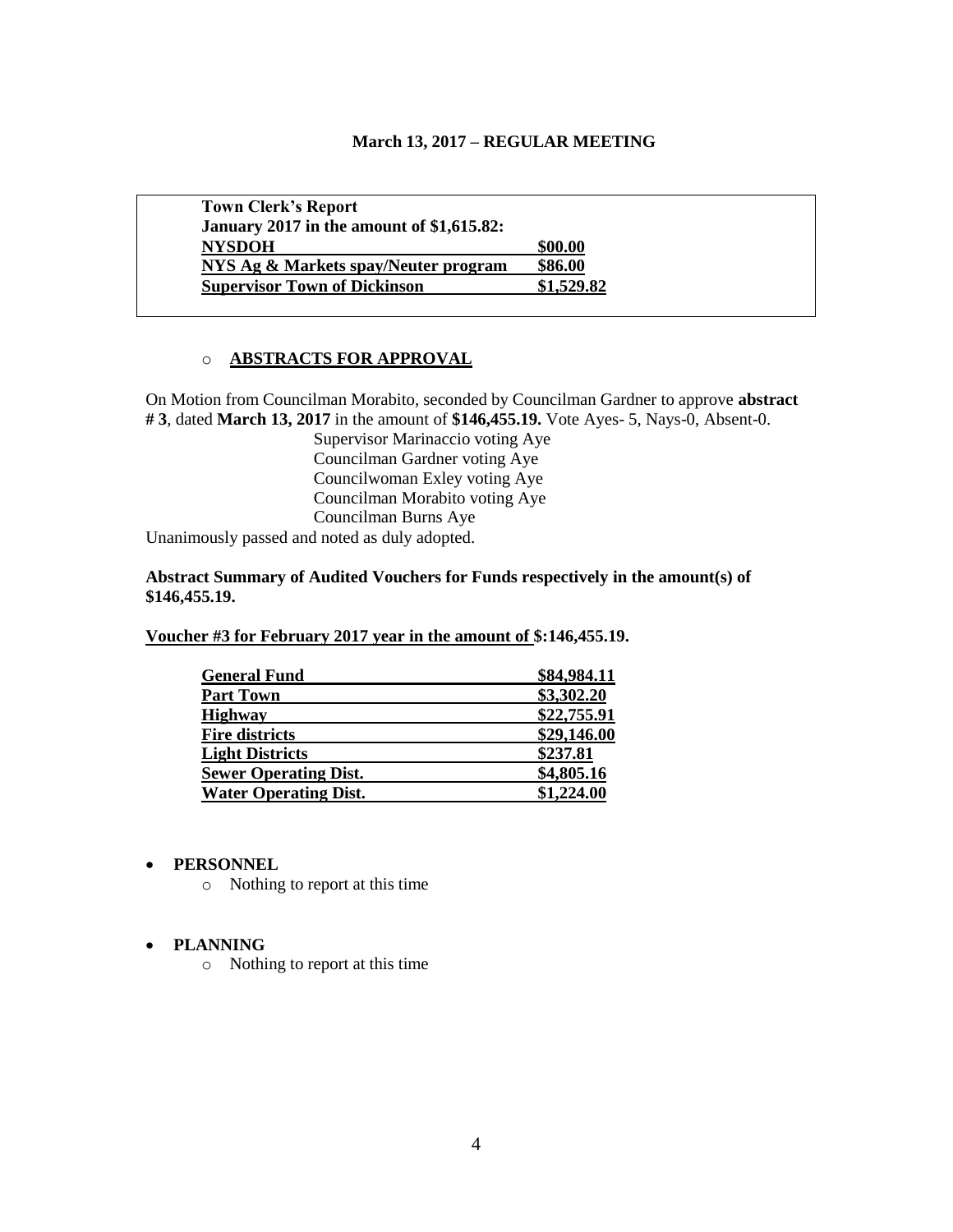#### **APPROVAL OF MINUTES**

On a motion by Councilman Gardner seconded by Councilwoman Exley to approve the **Work Session Meeting Minutes of February 06, 2017 and Regular Meeting Minutes of February 13, 2017**. All in favor.

Vote-5 Ayes, Nays-0, Absent-0.

### **ATTORNEY**

### **RESOLUTION APPROVING AGREEMENT BETWEEN TOWN OF DICKINSON AND THE BROOME COUNTY DOG SHELTER**

#### **RESOLUTION 2017-6**

The following Resolution was offered by Councilman Morabito, who moved its adoption, seconded by Councilman Burns to wit:

BE IT RESOLVED, by the Town Board of the Town of Dickinson, Broome County, New York as follows:

### **RESOLUTION: RESOLUTION APPROVING AGREEMENT BETWEEN TOWN OF DICKINSON AND THE BROOME COUNTY DOG SHELTER AND AUTHORIZING THE SUPERVISOR TO SIGN**

The question of adoption of the foregoing Resolution was duly put to a vote on roll call which resulted as follows: All in favor. Vote Ayes –5, Nays – 0, Absent-0.

> Supervisor Marinaccio voting Aye Councilman Gardner voting Aye Councilwoman Exley voting Aye Councilman Morabito voting Aye Councilman Burns voting Aye

All in favor

#### **BUILDING PERMIT APPLICATION REVISION**

Attorney Blaise and Public Works Commissioner are working to revise the current building permit application to include more detail such as inspection requirements and possibly including a sheet of graph paper and a list of electrical inspectors. Attorney Blaise asked Mr. Kie to take a look at other town's permits for ideas and comparison sake.